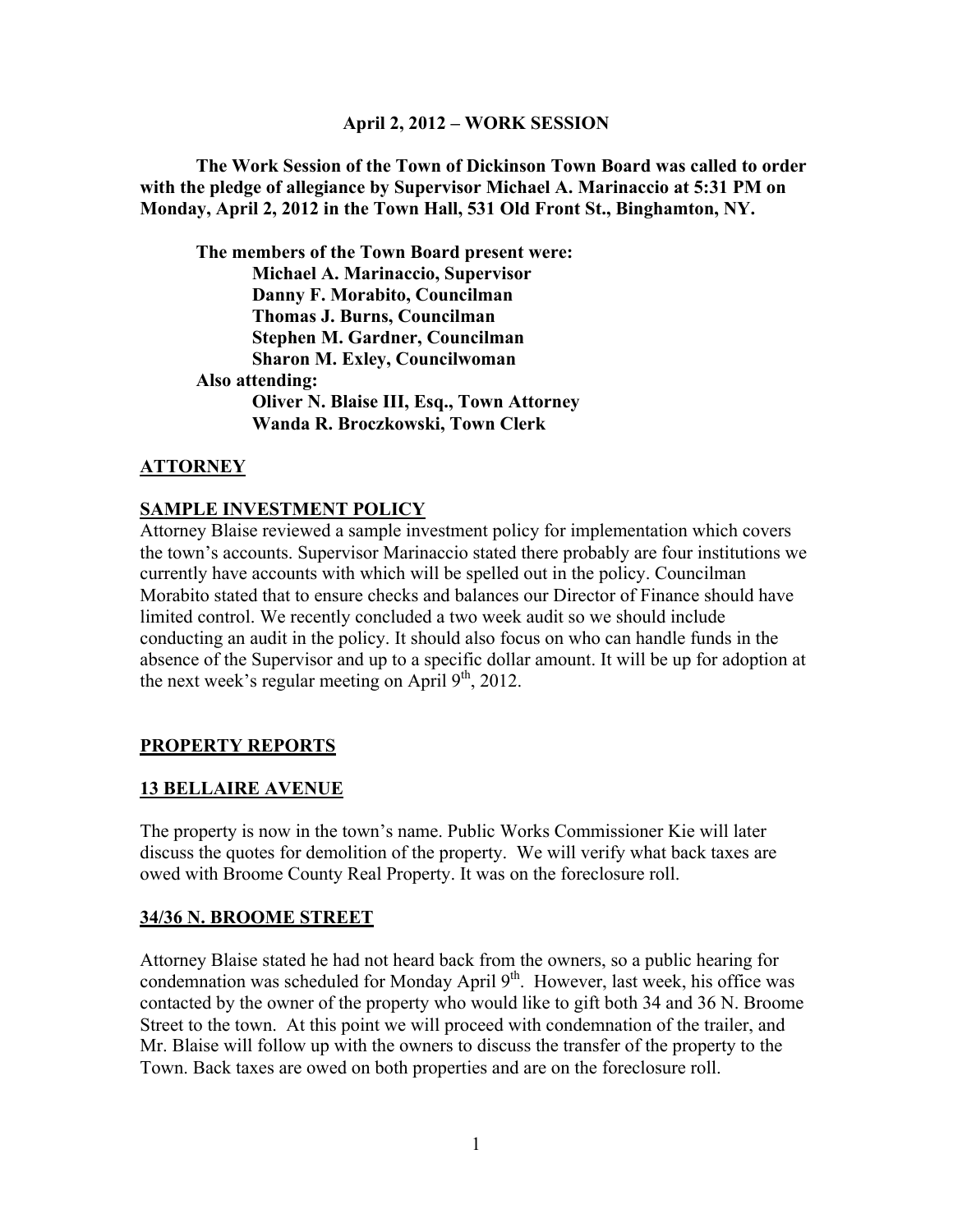## **213 BEVIER STREET**

Attorney Blaise reported he was in contact with Kevin Keough of Broome County Real Property and learned the county now owns the property because the owner owed back taxes. It will be on the legislative agenda and will probably sell to the town for \$1.00 once the property is fully released. Back taxes are owed on this property. We will review the process of what is the next step.

## **JOHN STREET DRAINAGE EASEMENT**

Attorney Blaise' office has been in discussion with the Boland's attorney. Public Works Commissioner Kie is to review the property again.

## **121 ADAMS DRIVE**

There is a sewer service agreement with the owner of 121 Adams Drive which had approximately a \$130 discrepancy in the breakdown of the amount owing the town. The correction has been made and the owner and supervisor just need to initial the agreement.

## **13 BELLAIRE AVENUE and 34/36 N. BROOME STREET DEMOLITION(S)**

Under state law, if the condemnation amount is over \$35K that would require competitive bidding. The town's condemnation-local law provides for competitive bidding over \$10,000, which conforms to the old state law threshold. The question was raised whether the town should change the local law to match the state competitive bidding limit. Another discussion was had on whether the local law should require those providing for town demolitions to include performance bonds and name the town as an additional insured, even if competitive bidding was not required. It was felt that this was reasonable and protected the town. These changes would require a public hearing in our local law.

# **OTHER**

- 1. Under public works, the Commissioner currently has a \$3K spending limit without receiving prior Board approval. A suggestion by Councilman Morabito was made to increase the limit to \$6K. We will present a resolution for next week's meeting on April  $9<sup>th</sup>$ .
- 2. Gun Control issues on Roger's Mountain. Attorney Blaise will circulate a research memo concerning the restrictions and suggestions submitted by resident Jim Baumgartner.
- 3. Employee Handbook the labor department in Attorney Blaise' legal office is reviewing the proposed revisions to the Employee Handbook.
- 4. Danny Miller of the water department reported a response is forthcoming for flow management.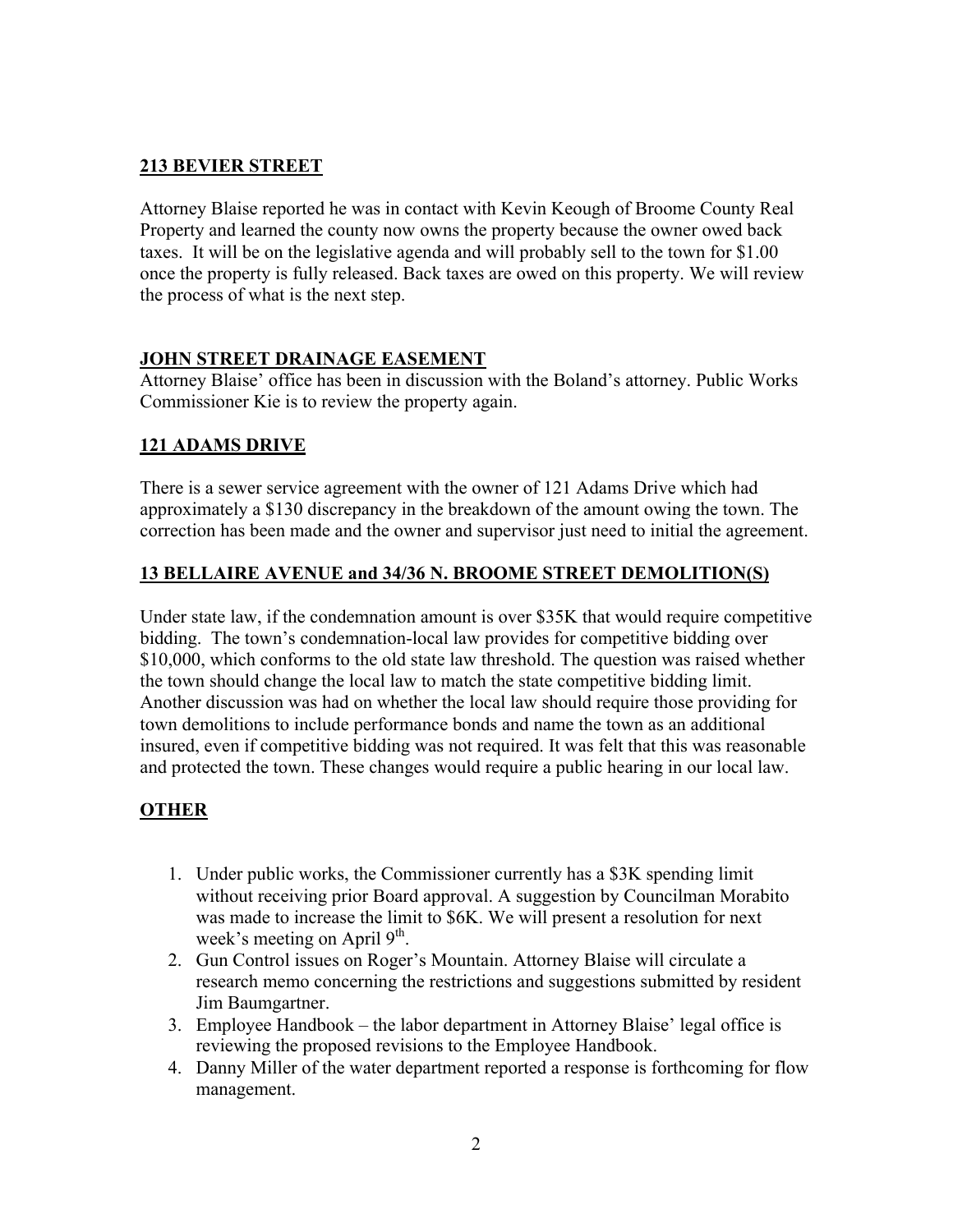## **CHAIR**

## **FLAPGATE STUDY**

Rick Woidt now has the required permit from New York State Department of Transportation and can now go onto the property to complete the study.

## **FLOOD TASKFORCE**

The taskforce did not meet this month.

## **NEWSLETTER**

The newsletter is currently at the printers and the plan is to mail it the week of April 9<sup>th</sup>. 2012.

### **FLOW MANAGEMENT**

Ron Lake, Engineer for the Town of Dickinson stated once it is approved we should inquire about having our plan in place for the Shared Services Agreement with the other towns. It is recommended that one person handle the training for several towns under shared services.

## **BROOME COMMUNITY COLLEGE MEETING OF NON-SMOKING POLICY-STATUS REPORT**

The point we wanted to make at the meeting with the BCC officials was that their policy is imposing their circumstances on our residents.

# **AMERICAN CIVIC ASSOCIATION 3RD ANNIVERSARY**

A memorial service will be held Tuesday, April 3rd, 2012 at 10:30 AM.

## **SURPLUS TRUCK**

Ford F550 surplus truck will go out for a minimum bid of \$10K.

## **PHELPS STREET RAIL ROAD CROSSING**